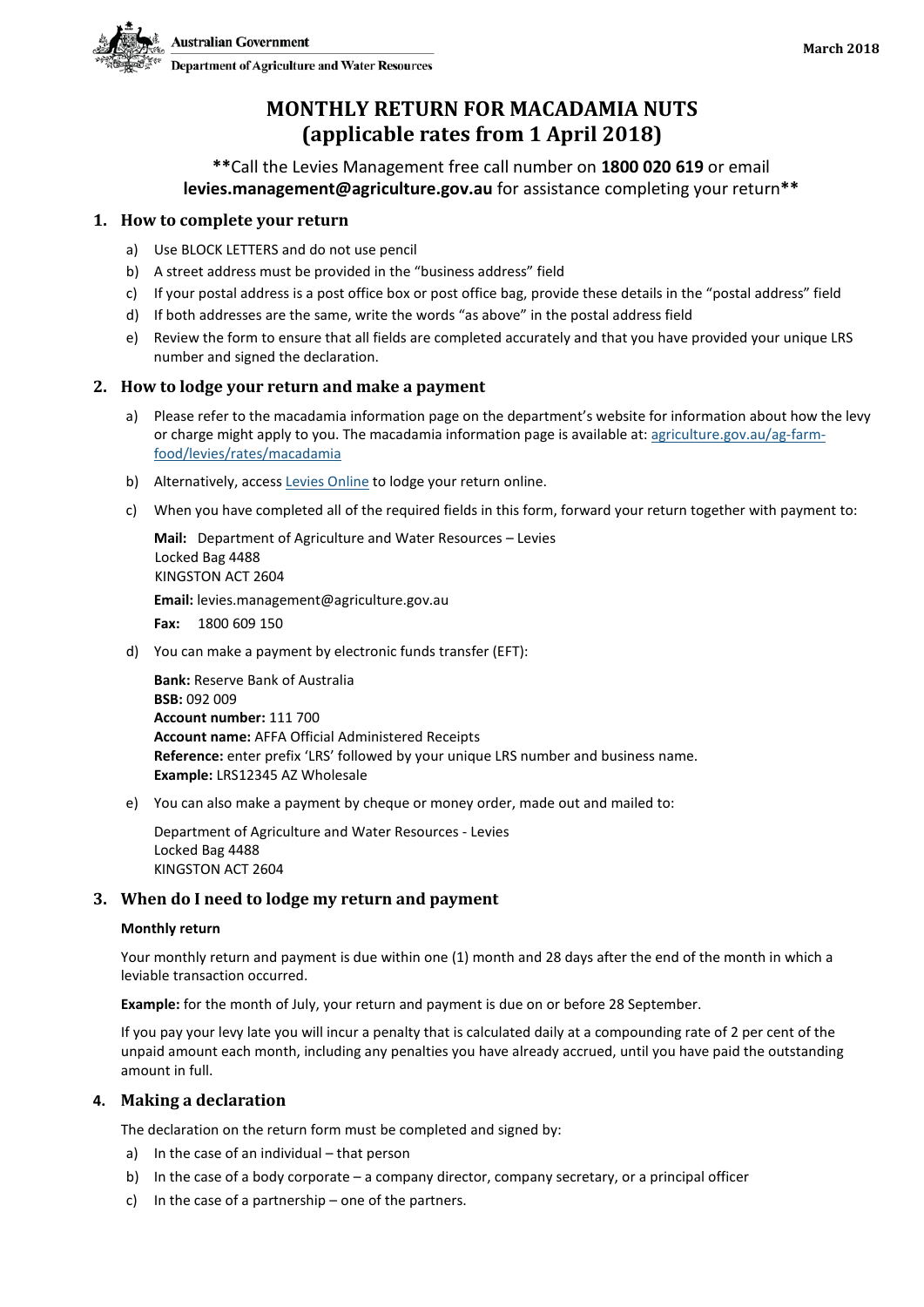

Fields marked with an **asterisk** (\*) are mandatory fields that must be completed in accordance with the *Primary Industries Levies and Charges Collection Act 1991* and the Primary Industries Levies and Charges Regulations 1991.

| <b>LRS Account Number</b>                                                                                                                                                                                                         |                   | Month ended* |                                         | $/20$ <sub>—</sub>   |    |  |
|-----------------------------------------------------------------------------------------------------------------------------------------------------------------------------------------------------------------------------------|-------------------|--------------|-----------------------------------------|----------------------|----|--|
| Personal information about the person lodging the return                                                                                                                                                                          |                   |              |                                         |                      |    |  |
| Full name* (please print)                                                                                                                                                                                                         | Mr/Mrs/Dr/Ms/Miss |              |                                         |                      |    |  |
| Business address or residential<br>address* (not a post office box or                                                                                                                                                             |                   |              |                                         |                      |    |  |
| post office bag)                                                                                                                                                                                                                  | Postcode          |              |                                         |                      |    |  |
| Post office box or post office bag*                                                                                                                                                                                               |                   |              |                                         |                      |    |  |
|                                                                                                                                                                                                                                   |                   |              |                                         | Postcode             |    |  |
| Phone number                                                                                                                                                                                                                      | $\mathcal{E}$     | Fax number   |                                         |                      |    |  |
| Email address                                                                                                                                                                                                                     |                   |              |                                         |                      |    |  |
| Australian Business Number or<br>Australian Company Number*                                                                                                                                                                       |                   |              |                                         |                      |    |  |
| <b>Method of payment</b><br>Date deposited<br>Cheque<br><b>EFT</b>                                                                                                                                                                |                   |              |                                         | Levy/charge<br>paid* | \$ |  |
| Note: Payment of levy not received by the due date may attract late payment penalty. The department does not issue receipts.                                                                                                      |                   |              |                                         |                      |    |  |
| Declaration*: I declare that to the best of my knowledge the information contained on this return form and any attachments<br>is correct in every essential detail. "Giving false or misleading information is a serious offence" |                   |              |                                         |                      |    |  |
| Full name of declarant* (please print)<br>Mr/Mrs/Dr/Ms/Miss                                                                                                                                                                       |                   |              |                                         |                      |    |  |
| Signature*                                                                                                                                                                                                                        |                   |              | Date*                                   |                      |    |  |
| Please estimate how long it took for you to complete this return form<br>(hours)                                                                                                                                                  |                   |              |                                         |                      |    |  |
| On completion, forward your return together with the payment to:<br>Email: levies.management@agriculture.gov.au                                                                                                                   |                   |              | <b>OFFICE USE ONLY</b><br>Date entered: |                      |    |  |
| Fax: 1800 609 150, or                                                                                                                                                                                                             |                   |              |                                         |                      |    |  |
| Mail to:<br>Department of Agriculture and Water Resources - Levies<br>Locked Bag 4488<br>KINGSTON ACT 2604                                                                                                                        |                   |              | Return number:<br><b>Signed</b>         |                      |    |  |